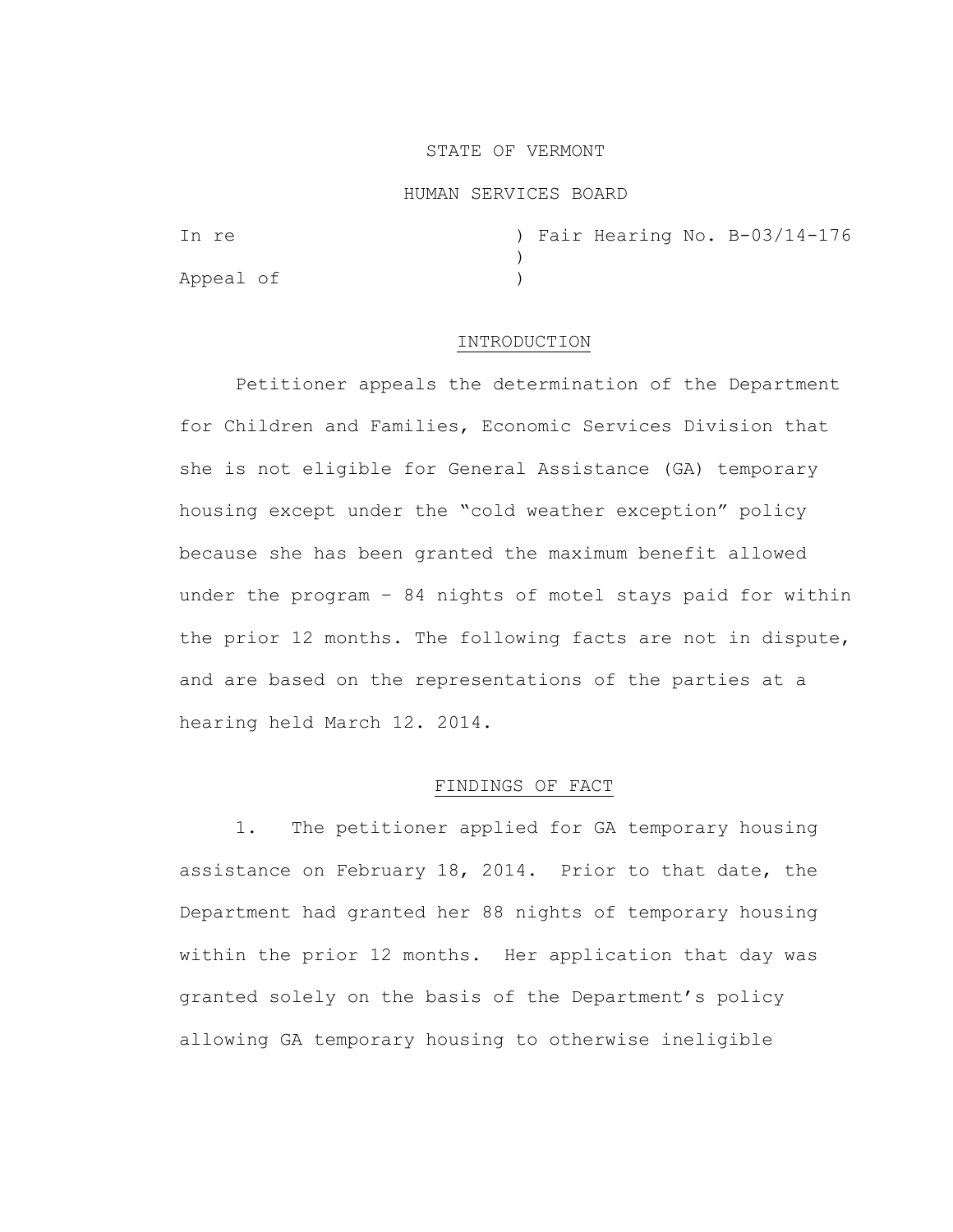individuals and families on nights of exceptionally cold or inclement weather.

2. On that night (Feb. 18) the Department approved housing for the petitioner at a hostel that provides temporary winter shelter for women and children.1 The petitioner declined to go to the hostel for medical reasons and told the Department she wanted to appeal. The Department advised her to reapply if she could provide acceptable medical verification that the hostel was not suitable for her. The petitioner did not return to the Department with medical verification. Due to confusion over the status of the matter and inadvertent error, the Department did not forward the petitioner's appeal to the Human Services Board until March 6, 2014. The petitioner made no further application for GA between February 18 and March 6.

3. On March 7, 2014, the Board scheduled the matter for hearing on March 12, 2014. The Board orally instructed the Department to immediately notify the Board if the petitioner filed another application for GA prior to the date of the hearing. The petitioner did not do so.

<sup>&</sup>lt;sup>1</sup> The hostel charges considerably less than private motels, and the Department considers it a preferred temporary housing option for homeless women and children.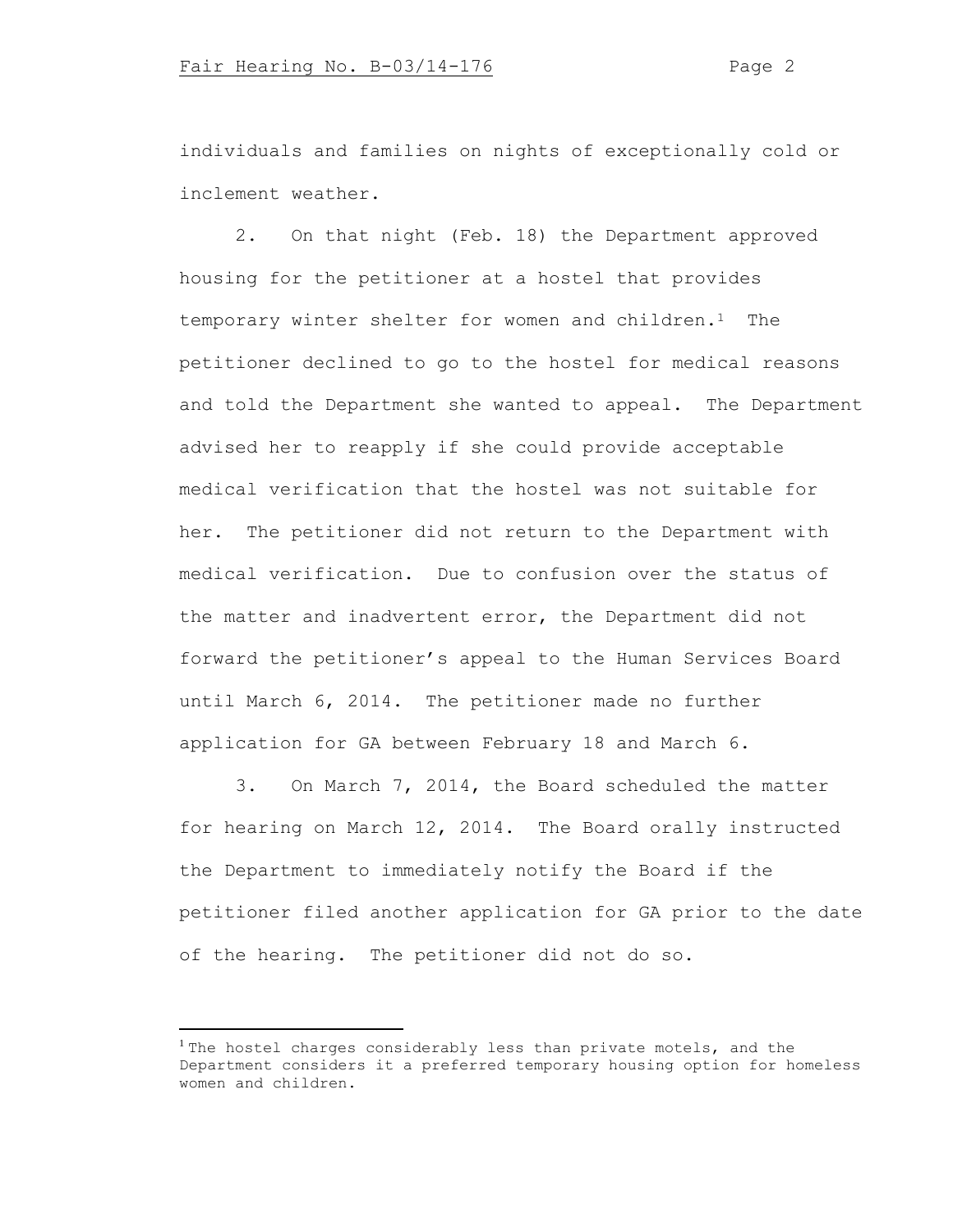4. On March 12, 2013 the petitioner appeared at the hearing with a caseworker from her local community mental health organization. The petitioner did not dispute that she has received 88 days of GA temporary housing in the previous 12 months. She represented that she had been able to find shelter on her own most nights between February 18 and March 11.

5. Inasmuch as the cold weather exception was in place for the nights of March 12 at least through March 13, the petitioner was advised to immediately reapply for GA if she needed shelter those nights, and of her right to appeal if she was denied. To date, the Board has received no indication that the petitioner was not housed on any night beginning March 12, 2014 for which she applied, and on which the cold weather exception was in place.<sup>2</sup>

 $2$ At the hearing the petitioner and her mental health case worker did not dispute the Department's assurance that the local hostel is a suitable and safe place for women and children. The hearing officer advised the petitioner and her mental health advocate that if placement at the hostel should become an issue in the future, the petitioner should submit evidence that her medical condition dictates that her *perceptions* as to her safety at the hostel, whether or not they are factually accurate, require the Department to place her elsewhere. To date, there is no indication that this is a continuing issue.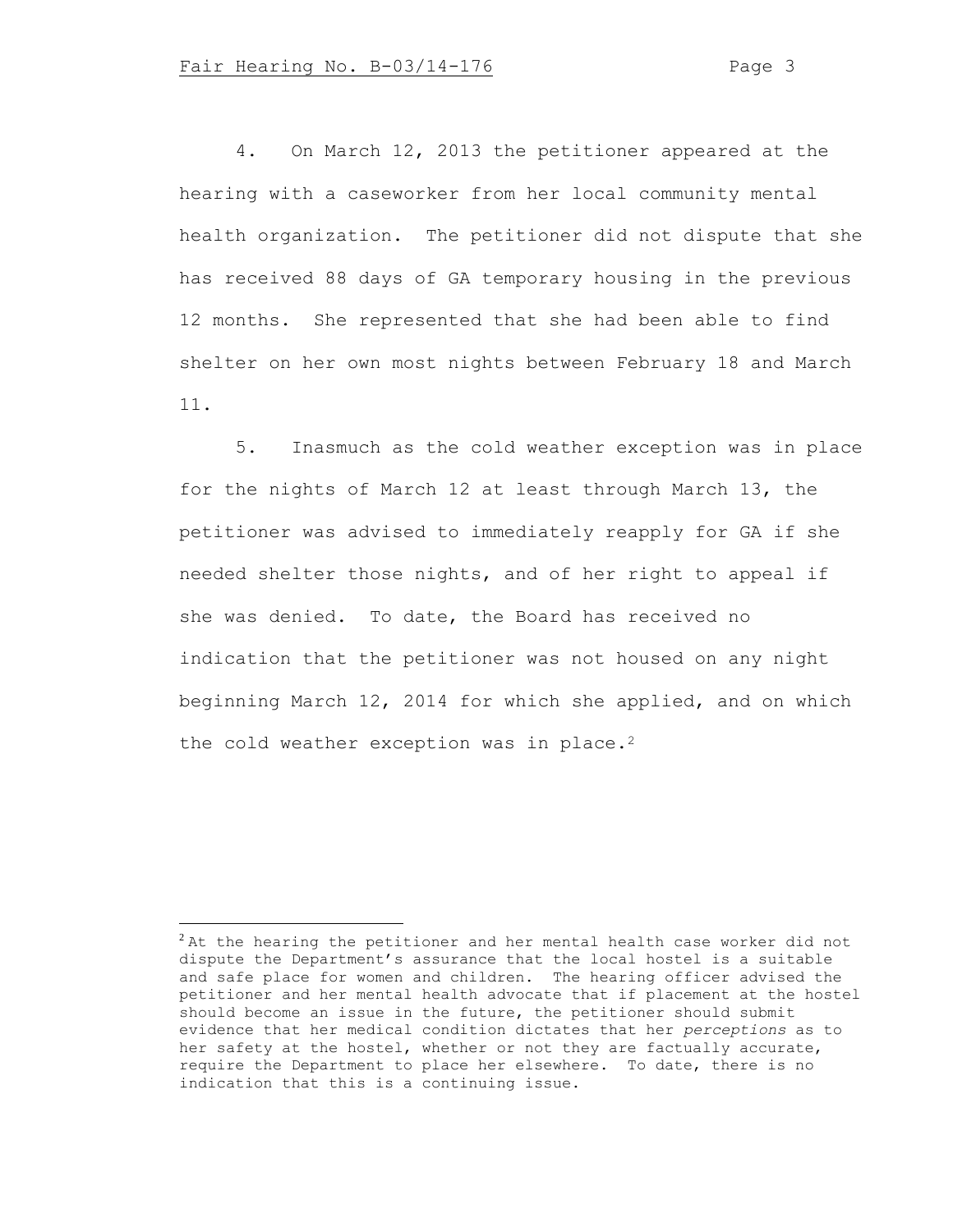#### ORDER

The Department's decision is affirmed.

# REASONS

The Department's GA regulations for temporary housing provide short-term shelter for no more than 84 total days within a 12-month period looking back from the date of application. General Assistance Rule 2652.2. The program operates on an emergent basis to provide temporary shelter when there are no other feasible housing alternatives for an applicant.

The Department's cold weather exception allows for a relaxation of eligibility rules when weather conditions meet certain criteria. The determination of whether weather conditions meet those criteria is made by the Department on a day-by-day basis; thus, temporary housing grants under this exception are typically made for single or very few days at a time.

There is no dispute that petitioner in this matter has reached the maximum benefit allowed under the temporary housing program. The Department's denial of her eligibility for temporary housing beyond any night on which the cold weather exception is in place is based on a rule that is